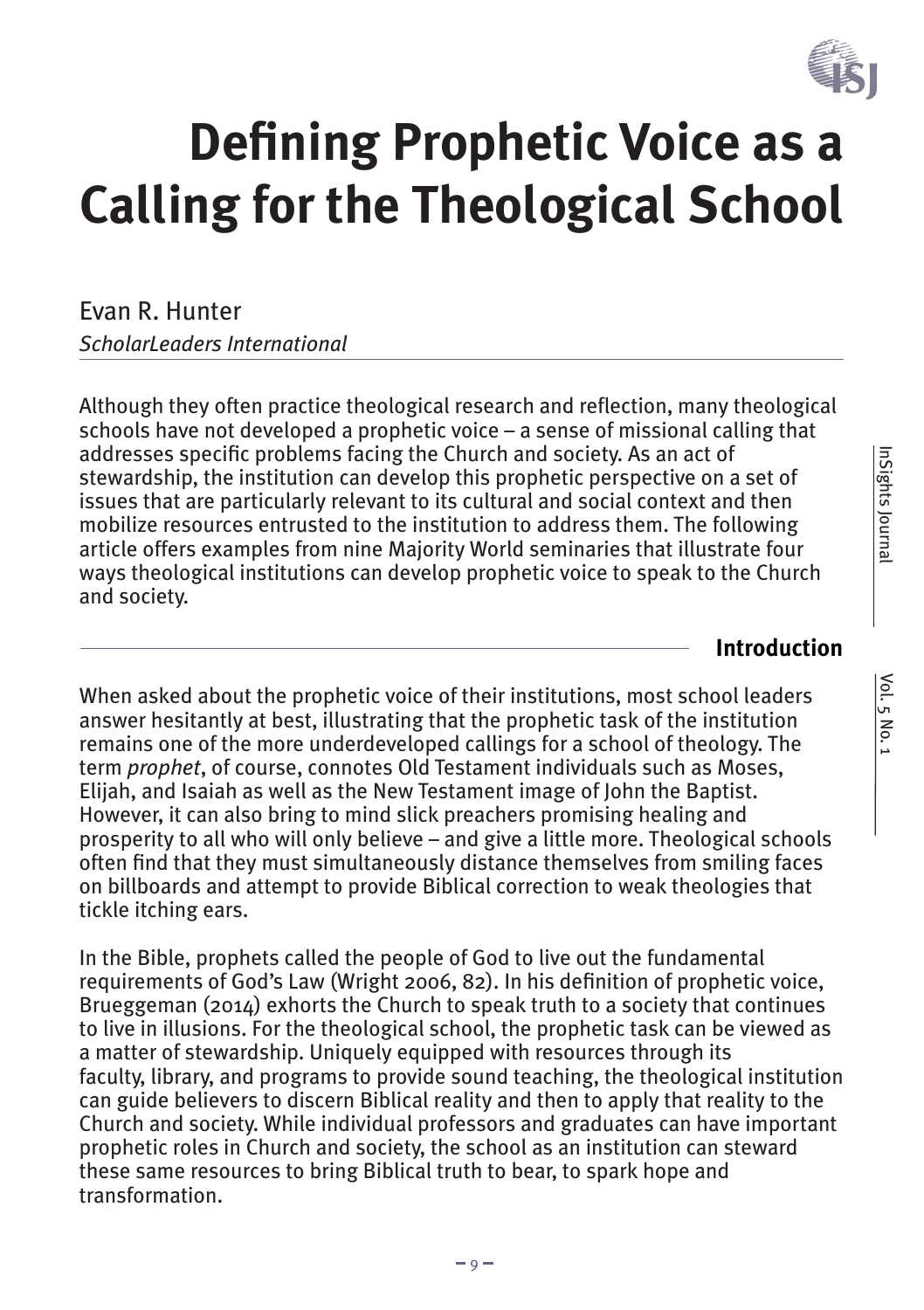## **Defining the Theological School's Primary Tasks**

According to the *Cape Town Commitment* (2010), "[T]he mission of the Church on earth is to serve the mission of God, and the mission of theological education is to strengthen and accompany the mission of the Church." Theological education, therefore, fulfills a crucial role within the *mission del.* In doing so, theological education – whether offered at a seminary, Bible school, or school of divinity imbedded in a larger institution – has two primary tasks. (For more on the two-fold task of the institution and the work of the *Vital SustainAbility Initiative*, see "In Pursuit of Sustainability: Strategic Planning for Theological Education" by Smith (2018) and "Faculty Development in Service to the Mission of the School" by Hunter (2018).)

First, and perhaps most apparent, is the task of forming leaders for Church service. From an institutional perspective, formation includes structured teaching and mentoring, the impact of the community in which education takes place, worship (public and private), and ministerial practice.

Prophetic voice – the theological institution's other task – has not always been an obvious calling. When a school decides to apply its capacities for Biblical understanding and theological reflection to issues its leaders deem pressing in the Church and society, that school steps into this prophetic role of analyzing reality in light of God's truth. The school's academic environment provides space and a process through which leaders may "test, develop and share their prophetic insights, to encourage and at times correct the church and society" (Smith 2018, 14). Within the community of scholars, individual professors often take on prophetic roles. (The prophetic role of the individual scholar warrants further development at another time.) Graduates also expand their school's influence as they carry their school's values, ethos, and causes into positions of Church service, whether in ordained ministry or as Christian leaders throughout society.

The theological institution, therefore, plays a critical role as the "house of prophets" where women and men gather as a community with institutional support to hone their work. The faculty of the school (and by extension the students and graduates) are the most important resource for achieving institutional mission. An institution's ability to attract and retain professors whose work contributes to the good of the Church and society (through teaching, mentoring, and research) is crucial to its sustainability. However, in addition to individuals' labor in the community, an institution has the opportunity to own a set of issues that are rooted in its particular mission and that respond to its particular context. By taking a proactive approach to a specific set of topics and by nurturing a group of citizens who speak to those topics (see Tiénou 2018), the theological school becomes champion and guardian of a shared prophetic voice.

Traditionally, seminaries focus on learning the truth revealed through God's past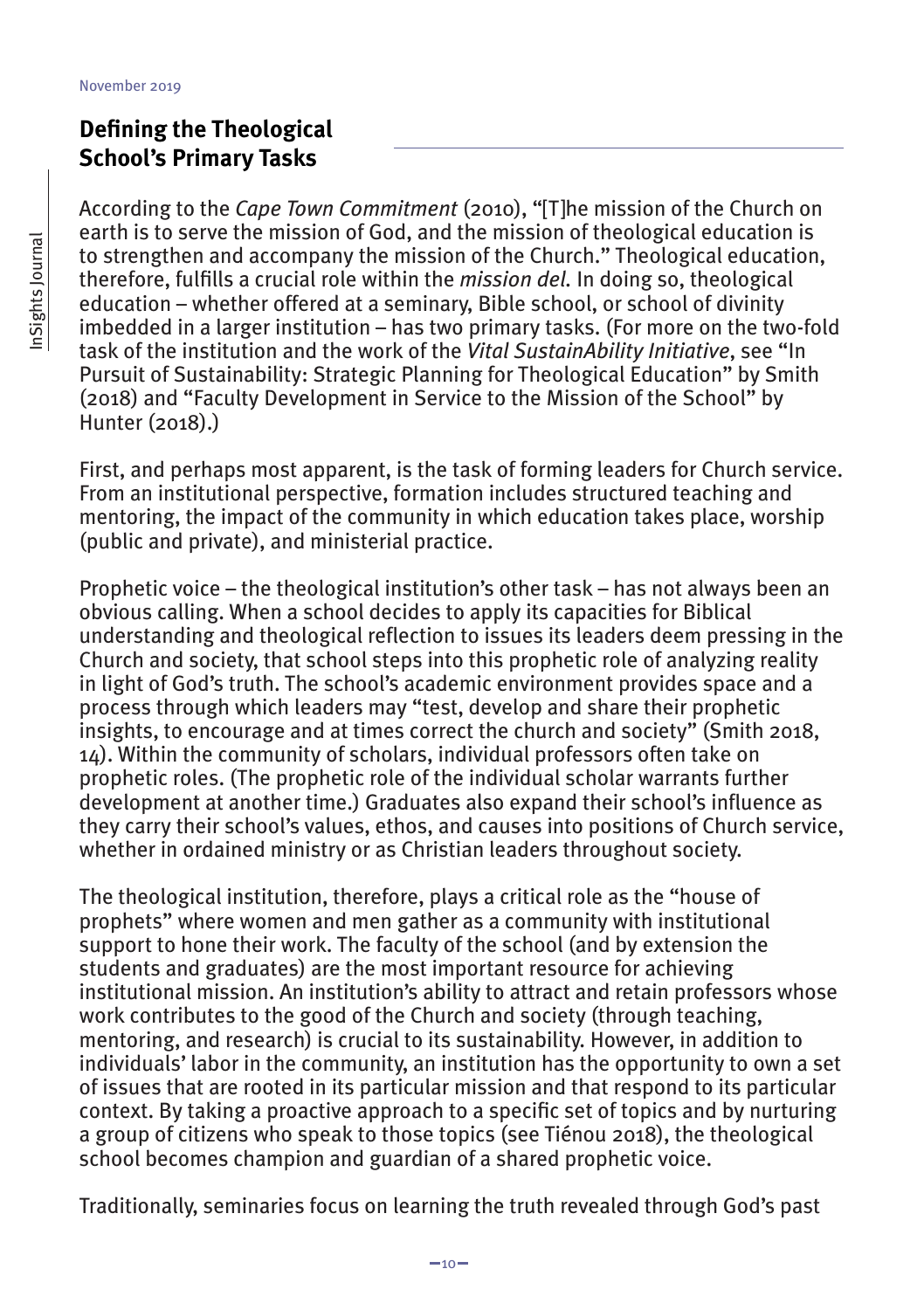

activity from the Bible and Church history. Yet that knowledge has implications for the Church in its current socio-political and cultural contexts. In calling theological institutions to address specific contemporary issues, Manfred Kohl writes, "[P] rophetic voice deals with the issues people face today and tomorrow, and how to deal with these issues in light of Christ's message of forgiving grace for every new day" (2009, 78). More than simply embarking on a crusade for justice, the theological school grounds its voice in the Word of God. Furthermore, the institution's prophetic voice becomes unique because it is located in a community of theologians who, from their personal and cultural experiences, devote special time and energy to Biblical application that calls the Church to action in light of the truth.

Developing prophetic voice is important to the theological school because it stewards the unique set of resources held by the seminary as part of the body of Christ. Through prophetic voice, the theological school can leverage its position as located within the Church and as, at times, speaking hard truth to the Church. Kelsey sums up this position as being simultaneously "about," "with," "for," and "against" the Church (1992, 2007). Prophetic voices exhort God's people to greater intimacy with Him. Prophets call the wayward back into alignment with God's law.

Thus, as an institution, the theological school shapes leaders for the Church, spurs it to good works and right theology, and offers correction when error emerges. The school can take a similar role in society. As it pursues the common good, it provides correction and challenge rooted in truth and love.

#### **Developing the School's Prophetic Voice**

Developing an institution's prophetic voice requires commitment and work by school leaders. Pazmino observes, "Every faith community requires ongoing transformation and the nurture of prophetic voices to reveal forgotten information or new truth" (2010, 361). Theological educators commit to this practice of transformation and nurture by regularly engaging with one another, especially around the particular topics the institution has chosen. Pazmino calls this process one of "mutual formation with those viewed as disciples undergoing spiritual formation" (2010, 361). Through this process, educators form a perspective that expresses love toward the Church and society and that offers critical, Biblical reflection.

According to Almeida, the development of a prophetic voice and ministry within the school presupposes a commitment to Biblical notions of justice, sin, and grace, as well as the cultivation of the ability to observe and respond to needs with contextual sensitivity (2011, 45). Even so, schools must remember that, no matter how sensitive they are, prophetic voices are not always well received by the Church or society. Like the prophets of old, to adopt such a calling may lead to criticism and even persecution from power centers under critique.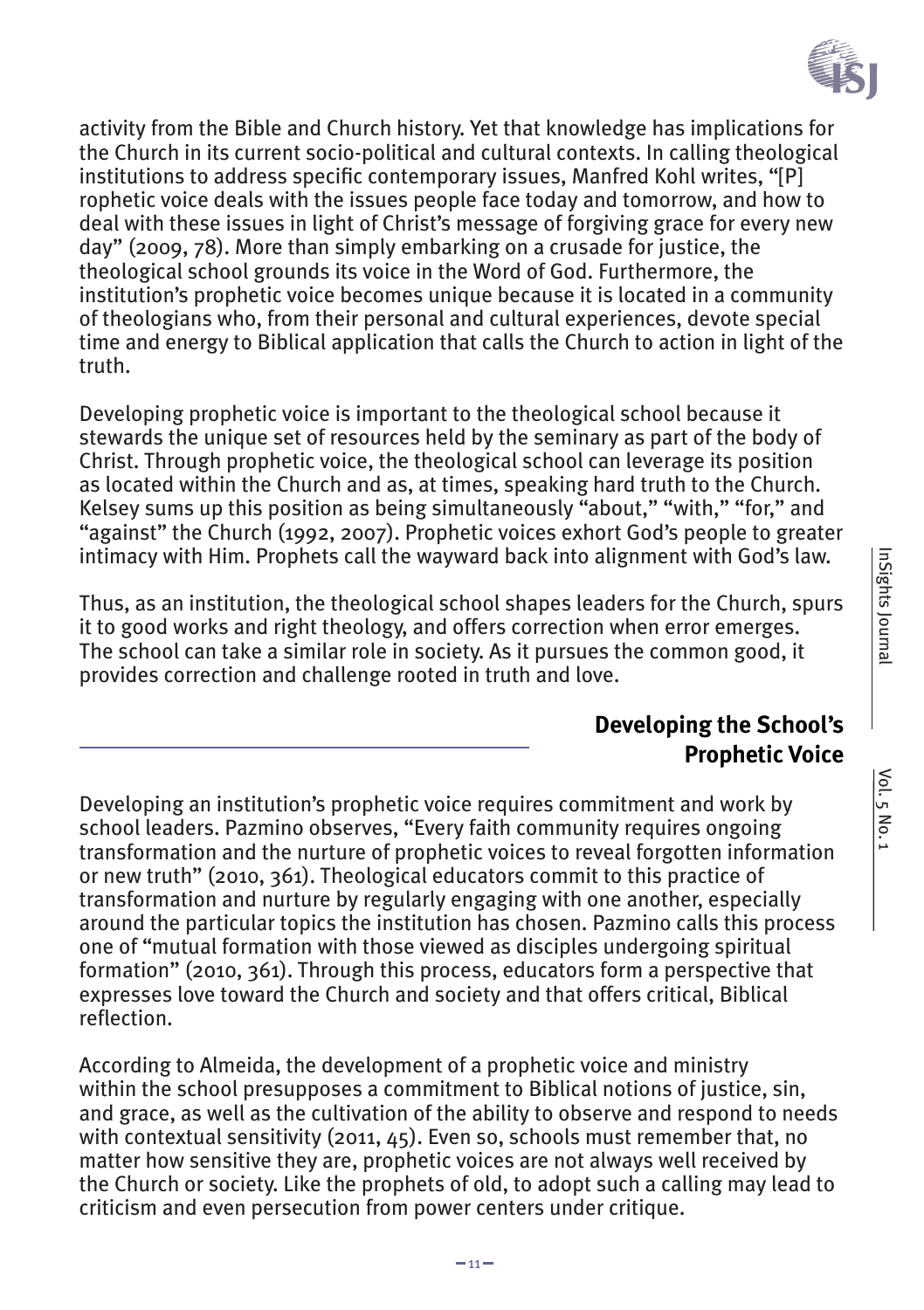## **Examples of Prophetic Voice in Theological Education**

The following examples illustrate at least four ways that institutions can develop prophetic voice aligned to mission by drawing on the unique combination of resources (faculty) and location (context).

*1. Identifying Issues Facing the Church and Society that the School Should Address*: Most schools can quickly generate a list of problems about which the Church, and consequently the school, should exhibit concern. These issues result from the combination of the universal human condition marred by sin and the school's specific context. Prophetic voice emerges as a school determines which items on that list fit the scope of its own unique mission and resources.

For example, the *Nigerian Baptist Theological Seminary* in Ogbomosho has identified a set of key issues in Nigeria that they feel called to address in their strategic plan. These issues include materialism and corruption, sexuality, creation care, peacemaking, urbanization, and ministry among Muslims (Smith 2018, 23). Addressing such a range of significant challenges will take time. In order to do so, they have created a research center and begun work on curriculum revisions that more directly engage their selected topics. In addition, they intend to develop faculty members able to resource each of these areas.

In another context, the *Ukrainian Evangelical Theological Seminary* in Kyiv has identified the need for the Church to have a more robust theology of citizenship and national identity. Following the "Revolution of Dignity" that took place through the Euromaidan protests from November 2013 to February 2014, the school observed several changes and new needs within Church and society. They have chosen to address issues of what it means to follow Christ in Ukraine's present context. Their faculty have begun to address issues of identity and public engagement from a Biblical perspective. They have included more traditional Ukrainian songs and instruments in their music programs and in their community worship. The faculty member responsible for teaching public theology is now completing a dissertation on how evangelical churches used Scripture to support their varied political responses during the revolution.

*2. Developing Faculty Expertise and Commitment to Address a Set of Issues*: In exercising prophetic voice, schools should develop their faculty as a community of scholars qualified to speak prophetically to issues in service to the Church (see Hunter 2018).

In Lebanon, the *Arab Baptist Theological Seminary* has a particular set of values related to pedagogy and to Islam as it prepares Christian leaders to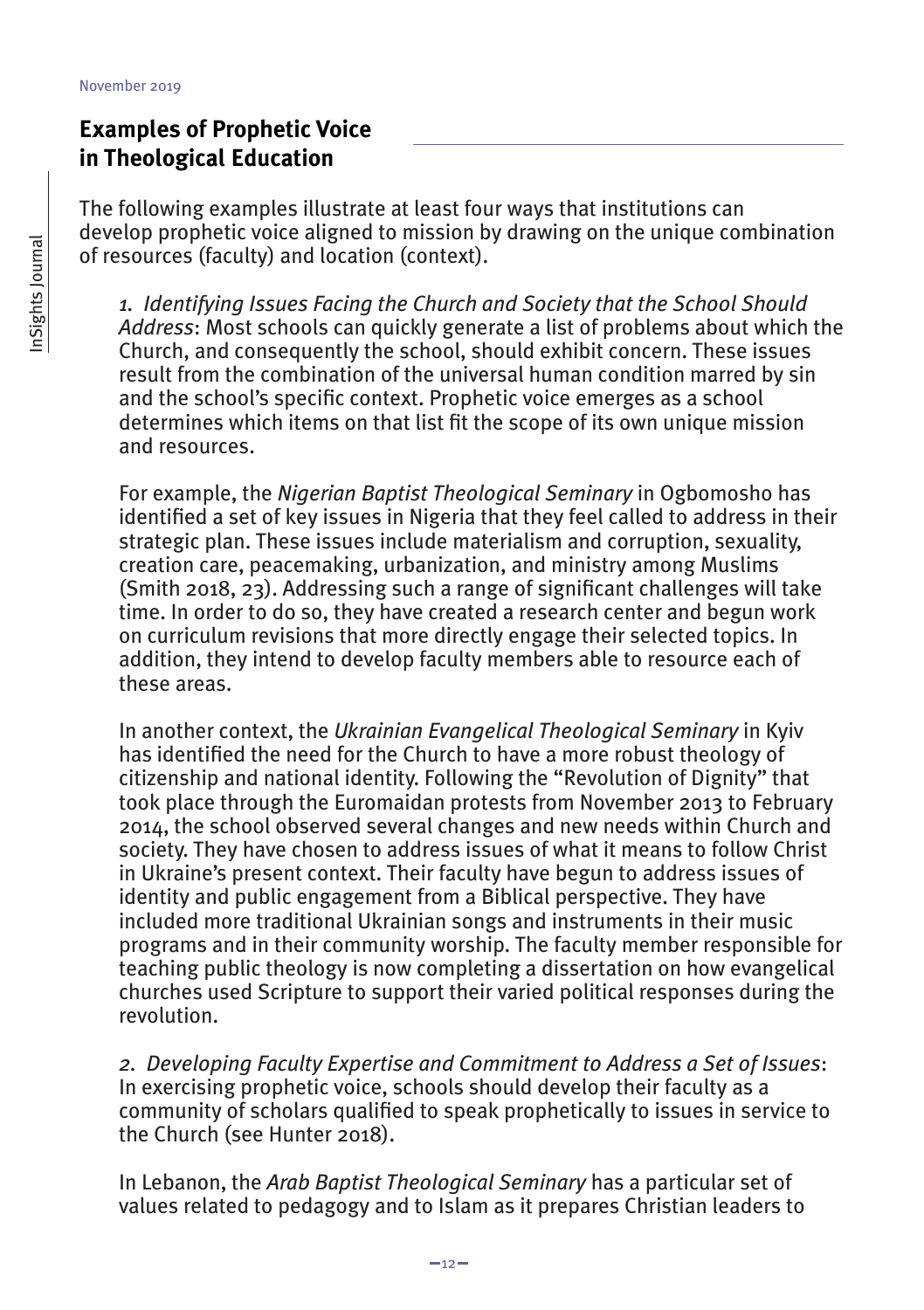

serve in Muslim-majority contexts. During the interview process, every faculty candidate must read and interact with a pair of articles authored by ABTS faculty that articulate the school's position. Because of its location in the Middle East, ABTS's approach to theological education is different from models developed in Europe or North America. ABTS particularly pursues a calling to help deconstruct the Church's narrative of marginalization, to create a new paradigm of interaction with Islam, and to develop a new view of the faith community and its role within the mission of God (Accad 2019). This approach follows Brueggeman, who writes that the "task of prophetic ministry is to nurture, nourish, and evoke a consciousness and perception alternative to the consciousness and perception of the dominant culture around us" (2001, 3). Through their purposeful recruitment and interview process, the school has assembled a faculty with a shared vision for their prophetic calling – to reshape the Church's understanding of its place in Middle Eastern society.

Similarly, the faculty members at *Servant of Christ Seminary* located in São Paulo, Brazil have embraced a theology of holistic mission that they believe best prepares their students to lead churches and serve in Brazil's urban society. To articulate this way of doing theology, the faculty will publish a monograph celebrating the school's 30th anniversary. In this publication, they will call the Church to engage its urban context with a Biblical, holistic expression of God's grace.

*3. Implementing Programs that Embody Prophetic Voice*: Some schools have been able to develop curricula and structure learning experiences that act upon their prophetic voice and thus help the Church transform society.

Like the faculty at Servant of Christ, the faculty at *South American Theological Seminary* in Londrina, Brazil would articulate their voice as one centered on holistic mission. Yet from its beginning, the seminary has taken a different approach to curriculum development. Rather than structure their programs around a set number of courses from each of the traditional disciplines, they began with an approach to theology that engages context (see), Scripture (judge), and mission (act). SATS often points to its alumni as evidence of contextual prophetic action. Led by a SATS alumnus who has consistently relied on a faculty mentor, *Refúgio* began as an outreach to drug addicts and prostitutes that evolved into a church-based community center with after-school programs that disciple children so that they never reach the nadir of the streets. Started by another SATS alumna (who has worked as a tutor in their online program), *Tok de Amor* began as a course project for a SATS class. Now, the ministry cares for 150 people a day as it offers hospitality to cancer patients seeking treatment at the local hospital and to their families. In each case, prophetic engagement, developed out of a theological approach grounded in holistic mission, has empowered entrepreneurial ministry that meets specific contextual needs within society.

In Dimapur, India, *Oriental Theological Seminary* identified corruption as an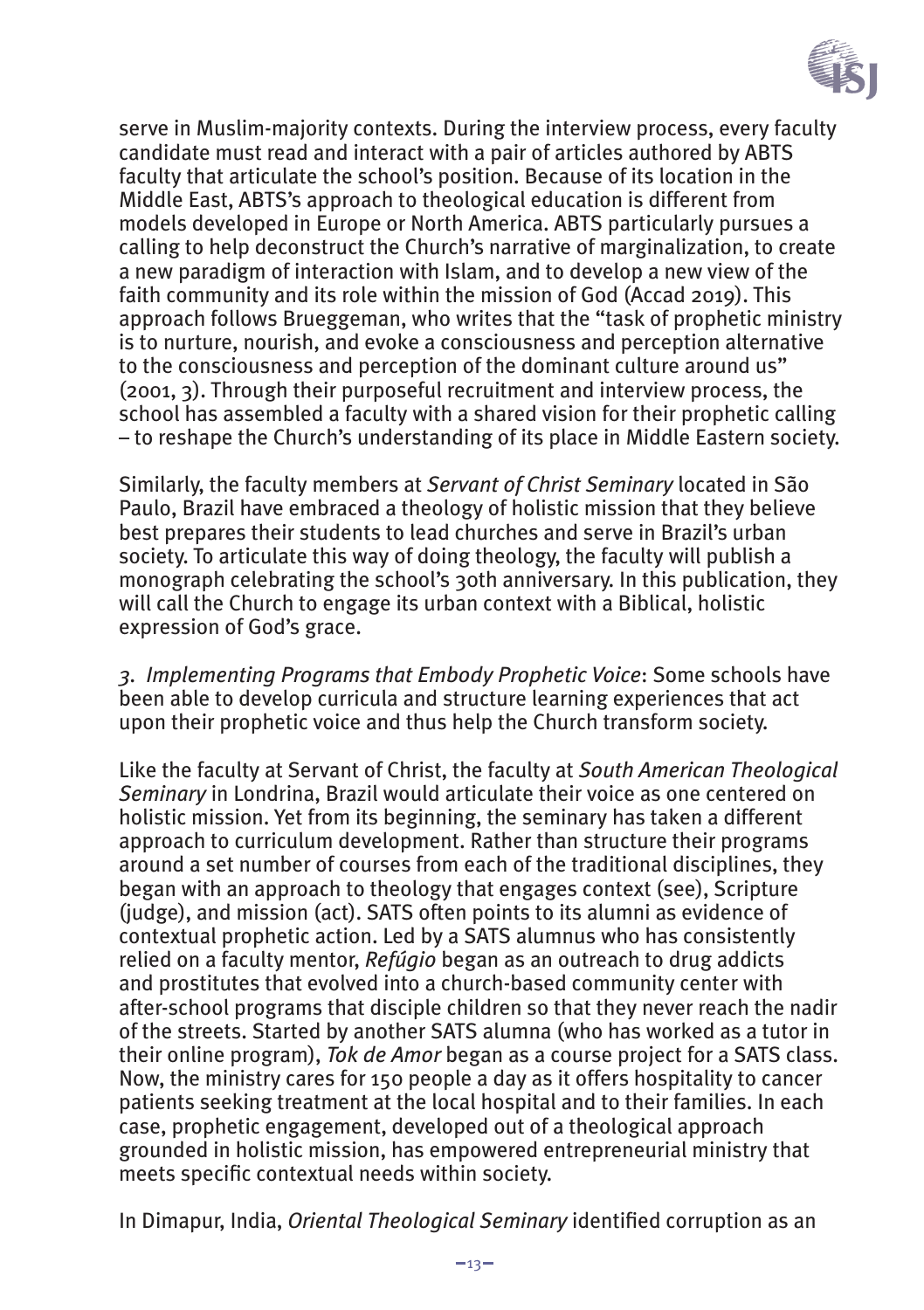issue they felt uniquely called to address. In a region where Christians comprise more than 90% of the population, they lamented over the state of the Church, especially as a new round of elections approached. To call believers to Biblical integrity, the school implemented a 30-day internship in which 33 students traveled throughout the region to champion Biblical principles undergirding a clean election.

In Medellín, Colombia, prophetic voice has taken the shape of developing a unique community of care for students, faculty, and staff on the campus at *Fundación Universitaria Seminario Bíblico de Colombia* (FUSBC). (For more on the ministry of FUSBC, see the article "Serving the Seminary Community in a Country of Conflict: Five Lessons Learned at the Biblical Seminary of Colombia" (Peñuela, 2018).) In a nation ripped apart by violence and displacement, FUSBC has become an oasis of hospitality. This value has become a hallmark of the school's alumni and a testimony of healing in a city and nation that bear deep scars from the recent past.

*4. Convening Leaders to Address Important Facing the Church and Society*: As part of their prophetic voice, in addition to identifying important topics to address individually, theological schools can convene leaders to engage the Bible, theology, and society.

*Asian Theological Seminary* in Manila hosts an annual theological forum that draws up to 500 participants. Topics over the last few years have included the Church and Poverty; Creation Care and Biblical Stewardship; Christian Spirituality in an Asian Context; the Church's Response to Globalization, Migration, and Diaspora; and Disaster, Resiliency, and the People of God. Each topic responds to the unique set of issues facing the Church in Southeast Asia. After each forum, the seminary publishes the papers in a volume so that the participants' theological reflections can continue to influence the Church.

Located in the West Bank, *Bethlehem Bible College* embraces a unique prophetic calling as the Church in the Land of Christ. Since 2000, they have hosted a biannual conference called Christ at the Checkpoint to promote dialogue and reconciliation among Christ-followers in the Middle East. The conference manifesto describes their primary purpose: "The Kingdom of God has come. Evangelicals must reclaim the prophetic role in bringing peace, justice, and reconciliation in Palestine and Israel" (Bethlehem Bible College 2019). Convening theologians, church leaders, and hundreds of participants, they speak prophetically (and sometimes controversially) to the Church out of their experience in the land of Jesus' birth.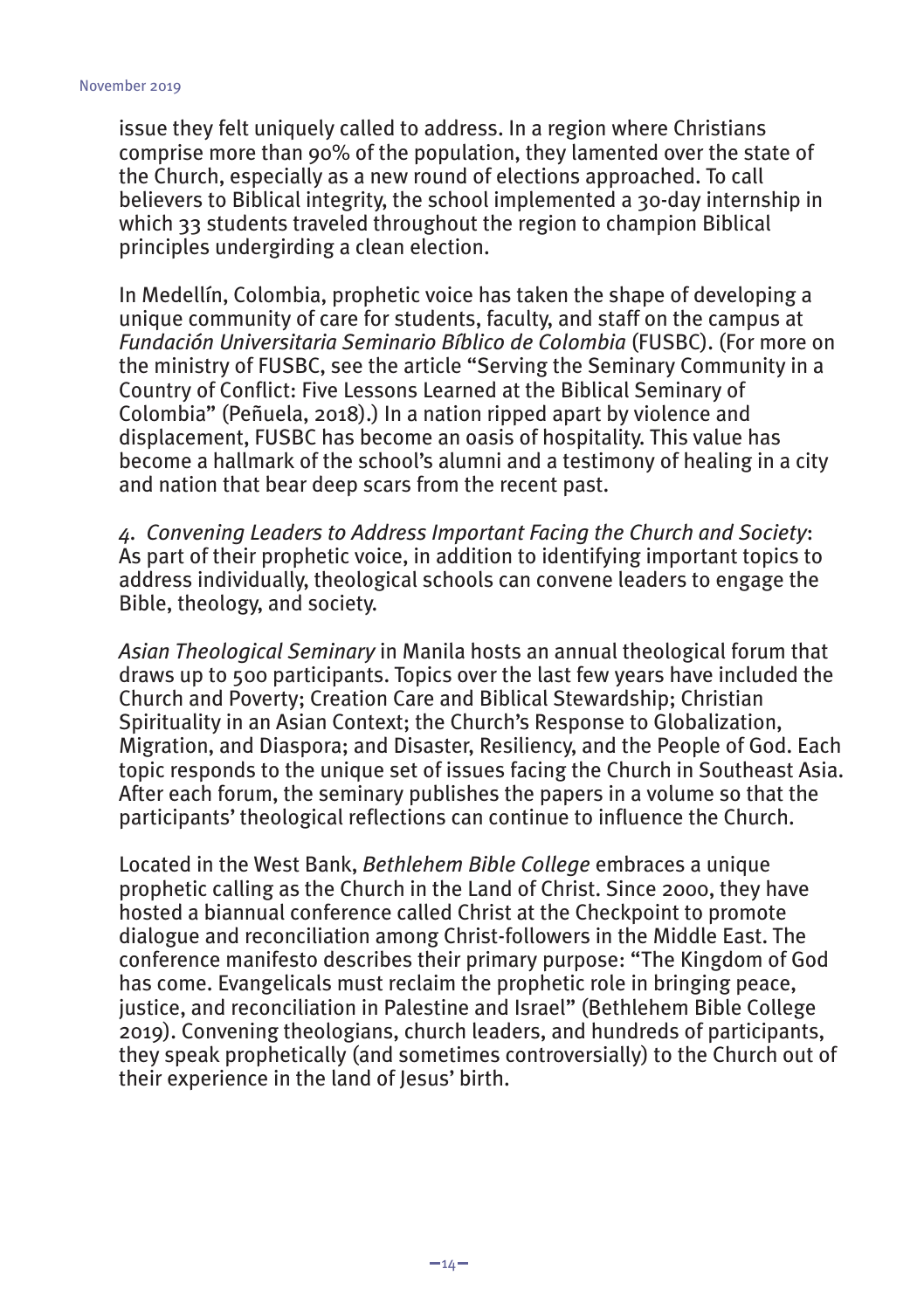

#### **Conclusion**

An institution's prophetic voice offers exhortation, guidance, and correction to issues facing the Church and society. For many institutions, however, the idea is both new and relatively underdeveloped. For some, pressing needs and the lack of human and financial resources may make developing prophetic voice challenging. Nevertheless, schools can begin small – even by simply identifying the issues they see as especially pressing in their context. They can consider how, given faculty expertise and their socio-cultural situation, they might begin to lead the Church to transform society. In doing so, each institution may find more effective ways to accomplish its mission in service to the Church.

## **References**

- Accad, Martin. "Theological Education as formation for Prophetic Ministry." *IMES Blog*. August 1, 2019. https://abtslebanon.org/2019/08/01/theological-education-as-formation-for-prophetic-minis $try-2/$
- Almedia, Marcos Orison N. "Uma Casa de Profetas: Critica e pertença na Relação com a Igreja." *Praxis Evangélica* no. 17 (2011): 43-49.
- Bethlehem Bible College. 2019. "About Christ at the Checkpoint." *Christ at the Checkpoint*. Accessed November 5, 2019. https://christatthecheckpoint.bethbc.edu/about-christ-at-the-checkpoint/

Brueggeman Walter. *The Prophetic Imagination,* 2nd ed. Minneapolis: Augsburg Fortress Press, 2001. --. *Reality, Grief, Hope: Three Urgent Prophetic Tasks.* Grand Rapids: Eerdmans, 2014.

"The Cape Town Commitment." *Lausanne Movement*. 2010.

https://www.lausanne.org/content/ctc/ctcommitment#\_ftnref99.

- Hunter, Evan. "Faculty Development in Service to the Mission of the School." *Insights Journal for Global Theological Education* 4, no. 1 (2018): 57-77.
- Kelsey, David. *To Understand God Truly.* Louisville: Westminster/John Knox Press, 1992.
- Kohl, Manfred W. "Regaining a Prophetic Voice for the Church Today: Training Leaders to Impact Postmodern Culture." *International Congregational Journal* 8, no. 2 (2009): 73-78.
- Pazmino, Robert W. "Christian Education is More than Formation." *Christian Education Journal* 7, no. 2 (2010): 356-365.
- Peñuela, Diana Lucía. "Serving the Community in a Country in Conflict: Five Lessons Learned at the Biblical Seminary of Colombia." *InSights Journal for Global Theological Education* 4, no. 1 (2018): 49-55.
- Smith, Larry. "In Pursuit of Sustainability: Strategy and Planning for Theological Education." *InSights Journal for Global Theological Education* 4, no. 1 (2018): 13-24*.*
- Tiénou, Tite. "Faculty as Institutional Citizens: An Invisible but Essential Aspect of Vital SustainAbility." *InSights Journal for Global Theological Education* 4, no. 1 (2018): 25-31.
- Wright, Christopher J. *Knowing the Holy Spirit through the Old Testament.* Downers Grove: IVP Academic, 2006.